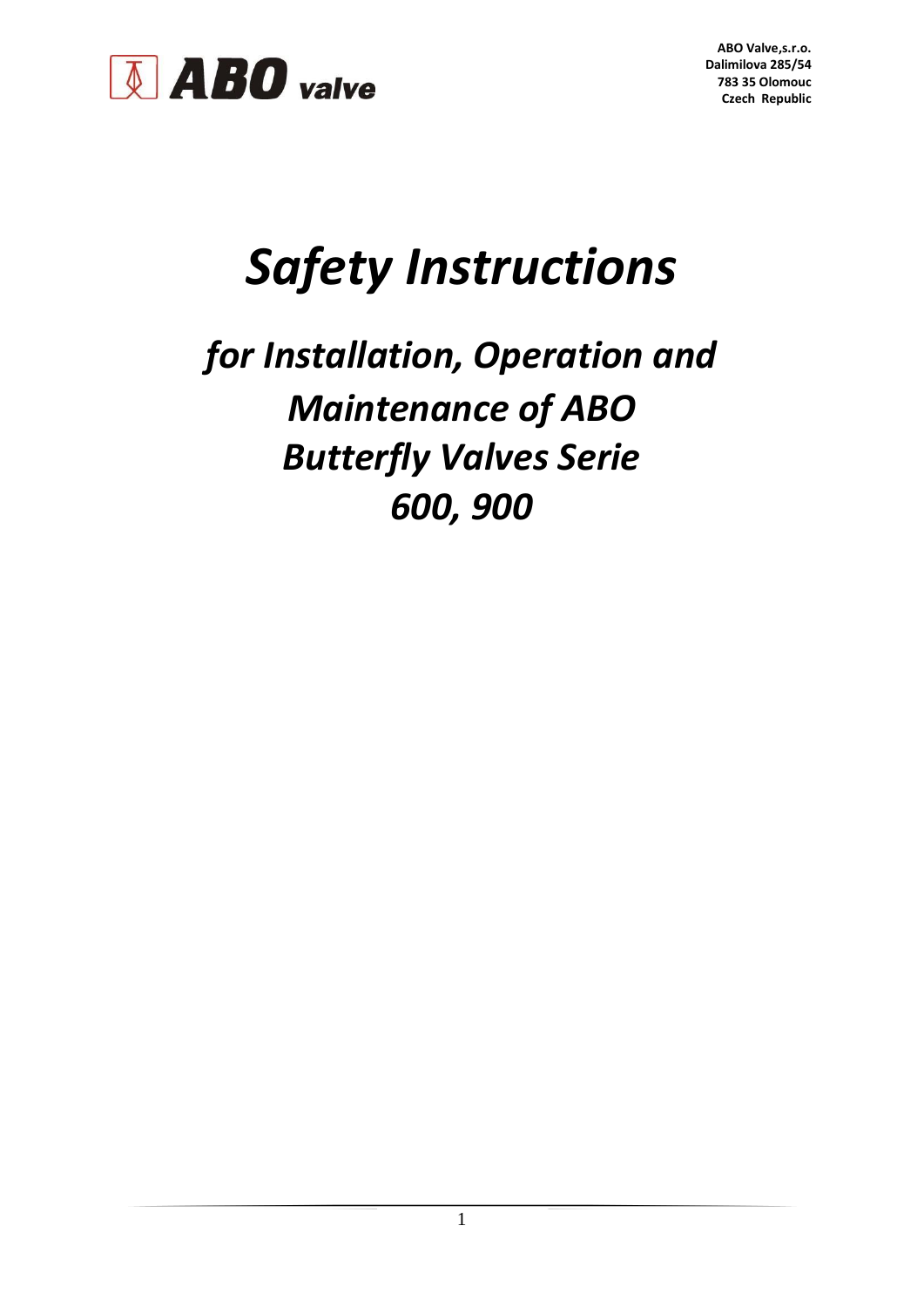



**1.** All safety instructions should be read carefully; otherwise all manufacturer's warranties become null and void. All installation work and activities during the operation or removal of the valve must be performed by professionally trained staff. The manufacturer is available for any questions - see contact details.



**2.** The valve can only be used if the medium pressure and temperature parameters comply with the type specifications for the type of valve concerned.



**3.** It is necessary to ensure that the material of valve components that come into contact with the transported medium is suitable for the medium concerned.



**4.** Prior to the removal of the valve from the piping (or prior to the replacement of the stem sealing in 2E5 series), the piping in front of and behind the valve must not be under pressure! (Risk of uncontrolled leakage).



**5.** If the valve is used as a terminal fitting, the open outlet of the valve must be fitted with a blind flange, or the valve in the closed position must be safely secured (lever locked, etc.).



**6.** If it is necessary to open the end valve of the pressure pipe, attention must be paid to the medium running out of the piping to avoid possible damage.



**7.** If it is necessary to remove the valve from the piping, the piping must not be under pressure; if containing fluids hazardous to health, the piping must be emptied completely.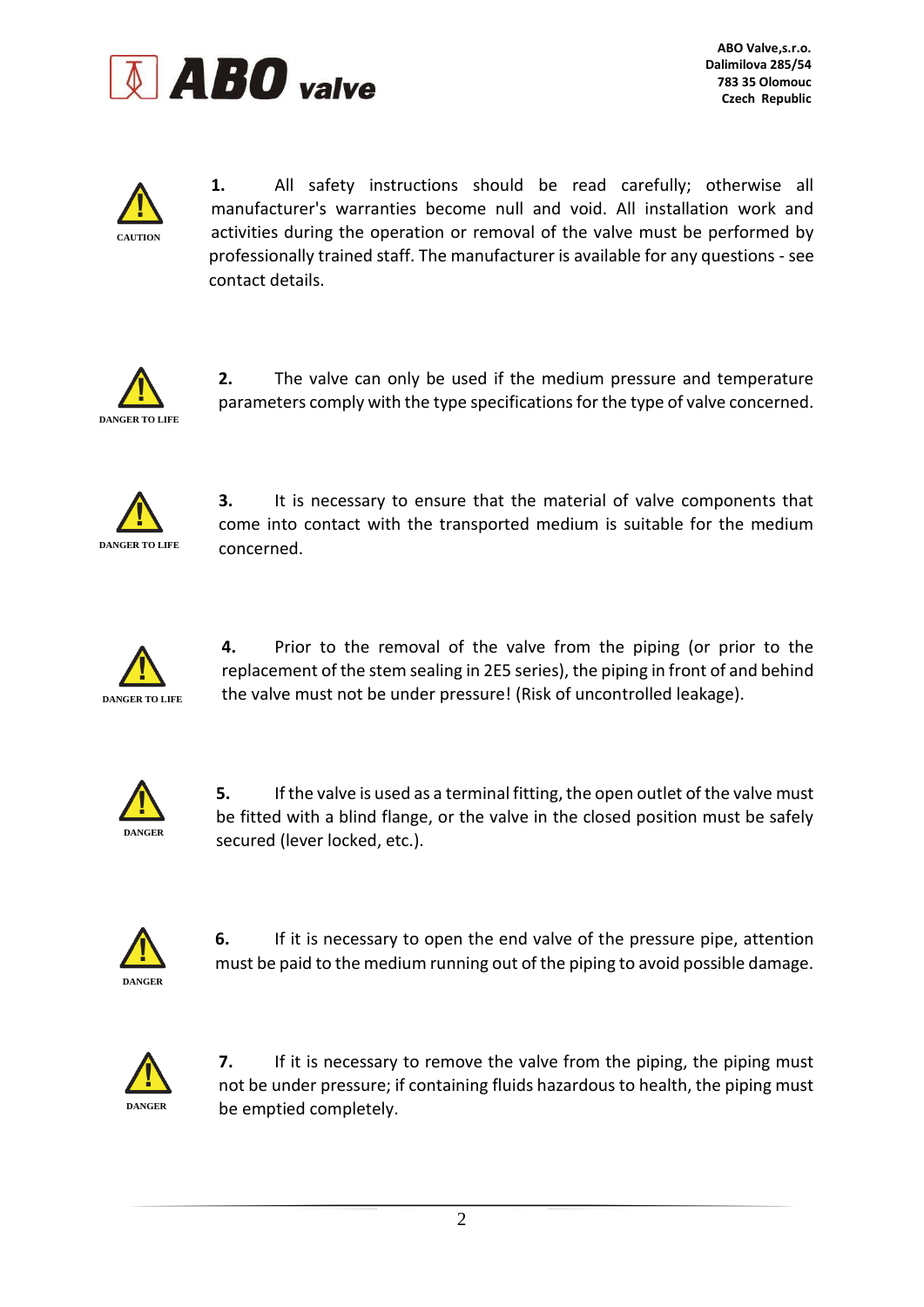



**8.** When using valves in Ex environment in zones 1, 2, 21, 22 according to Atex, they must be fitted with grounding equipment (contact the manufacturer).



**9.** It must be ensured that valves without levers or without an actuator do not open during transportation and storage (risk of damage to the disc).



**10.** Installation between flanges – without an additional sealing between the valve and the flange. Flanges must have flat and smooth sealing surfaces e.g. B shape according to EN 1092.



**11.** The inner diameter of the flange must be of such size as to avoid damage to the disc while opening the valve (see the table).

| DN 50          | $\begin{array}{ c c }$ 65 | 80 100 125 150 200 250 300 350 400 450 500 600 |  |  |  |  |                                               |
|----------------|---------------------------|------------------------------------------------|--|--|--|--|-----------------------------------------------|
| $\phi$ d 45 55 |                           |                                                |  |  |  |  | 70 90 116 146 192 245 290 340 390 440 490 575 |



**12.** Prior to the installation of the valve, the inner area has to be clean, free of any mechanical impurities (scales, slag, etc.).



**13.** Lever position indicates the position of the disc:  $\Box$  Lever perpendicular to the pipe – valve is closed,  $\Box$  Lever parallel to the pipe – valve is opened.



**14.** Opening and closing of the valve must be smooth, not abrupt, in order to prevent hydraulic shock and damage to the piping and potential danger to persons.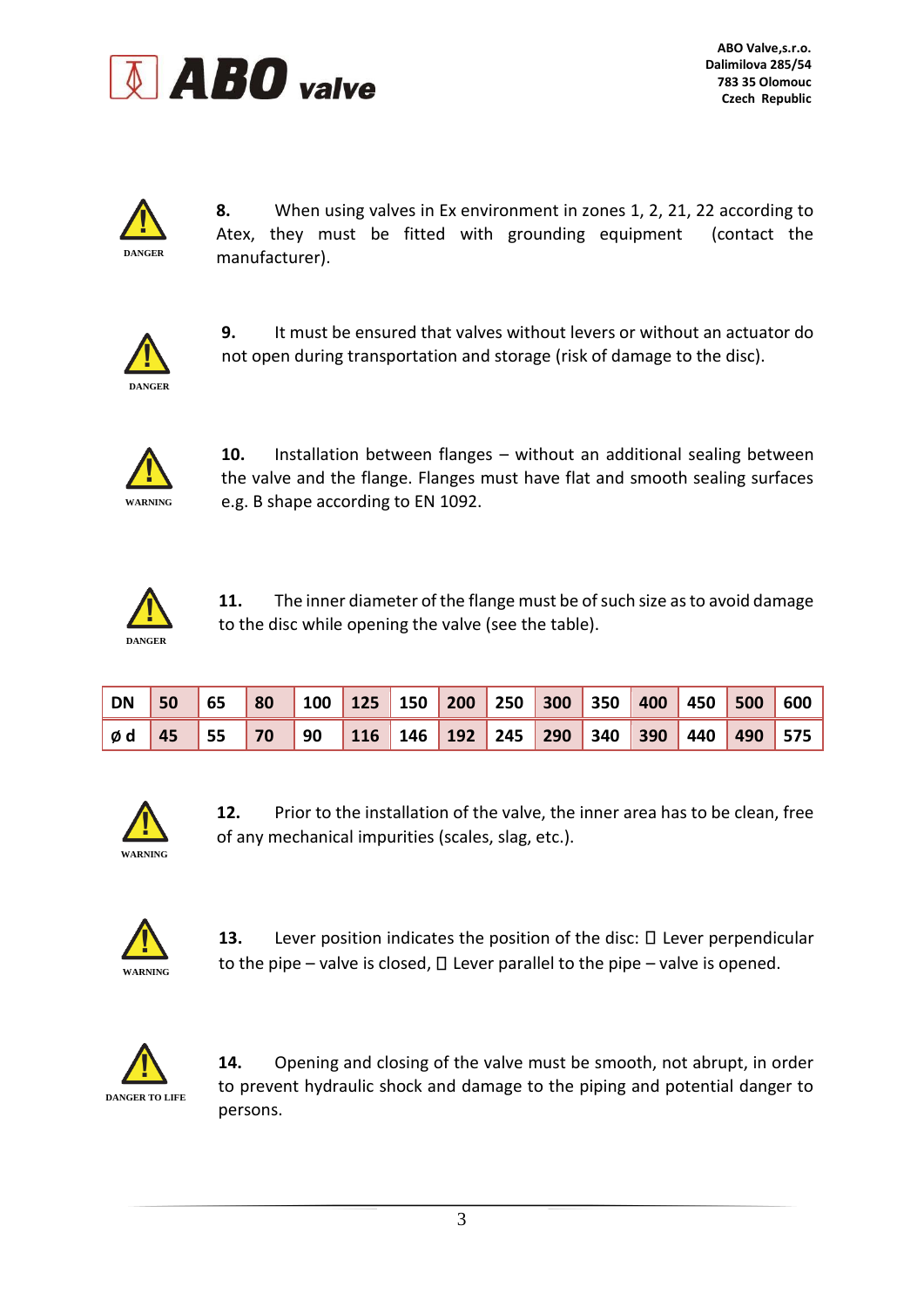



**15.** As the valves are not self-locking, the lever or actuator may not be removed with the piping under pressure.



**16.** Valves with actuators used for regulation must be designed to avoid cavitation (if necessary, consult with the manufacturer).



**17.** Valves with actuators must be adjusted before their installation in the piping; special attention must be paid to the adjustment of end positions.



**18.** If the temperature of the media in the pipe or ambient temperature exceeds 50º C or is below - 20° C, it is necessary to isolate (protect) the actuator according to the actuator manufacturer's instructions.



**19.** Single-acting pneumatic actuators, spring opening adjustment: the sealing edges of the disc must be protected during transportation and storage. The valve must be manually closed during installation.



**20.** There is a risk of denting (displacement) of the seat during opening and closing in valves that are not installed in the piping. The operation of the actuator may not be checked until the installation between the flanges. It is recommended to mount the end valve on the counter-flange.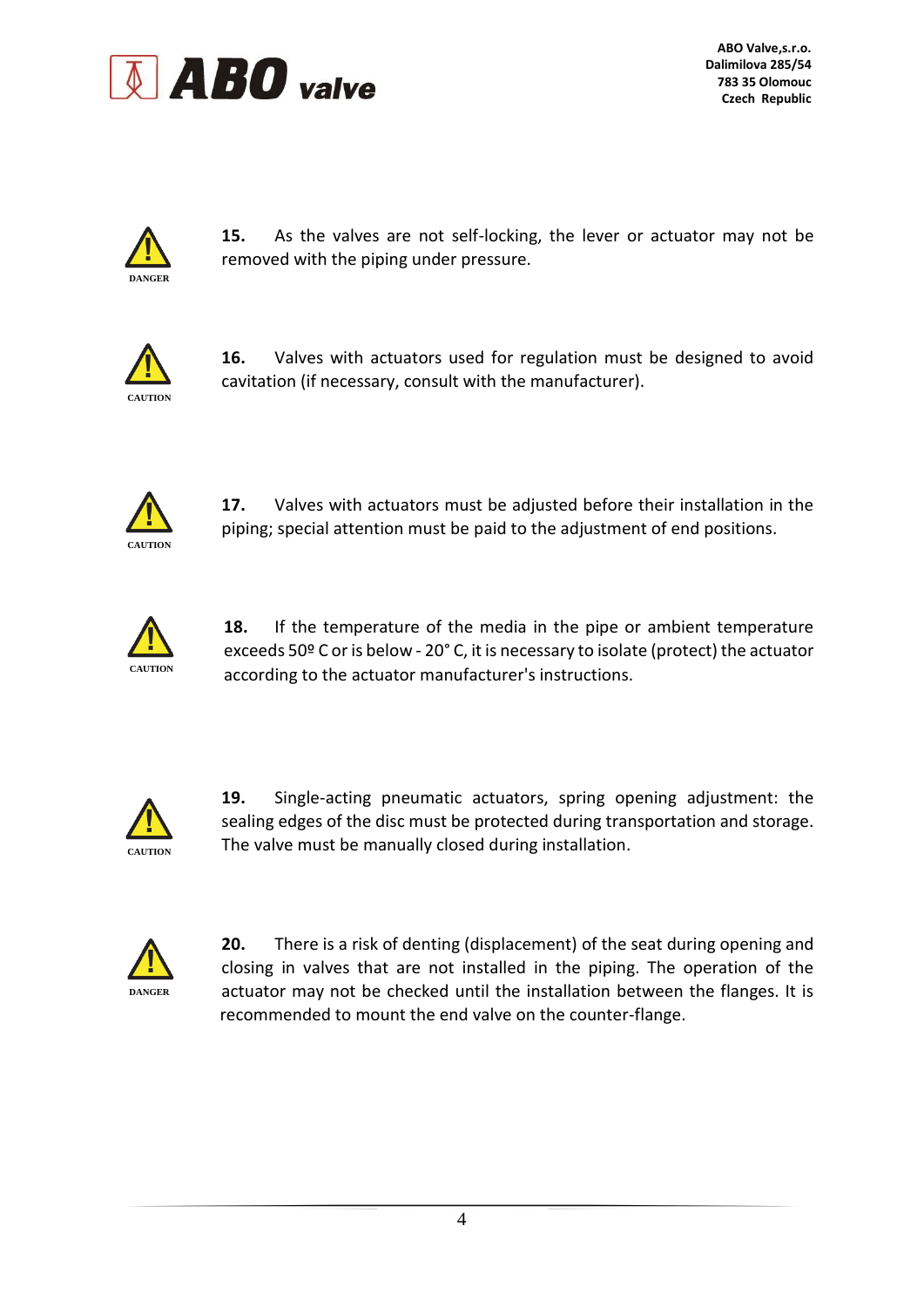



**21.** Pneumatic (or hydraulic actuators must be adjusted so as to prevent quick closure (or opening) of the flow in the pipe. Unless stated otherwise, the recommended closing time t (sec) = DN (mm) / 50.



**22.** The electric actuator must be adjusted so that the actuator is switched off by the limit switch, not by the torque switch (see the instructions of the manufacturer of the electric actuator).



**23.** Horizontal position of the valve stem is recommended for valves of DN ≥ 300. It is therefore recommended to install the actuator onto the valve so that the leakage around the stem, if any, does not damage the actuator.



**24.** Double-acting pneumatic actuators are not self-locking, so they must be kept permanently under air pressure (or controlling medium).



**25.** Valves are to be assembled in pipelines with steady flow. Please be aware of general conditions for stabilizing the flow upstream of the valve (e.g. pump, other valve) which causes turbulences (usually 6xDN, but it depends on specific conditions which are specified by the designer engineer).

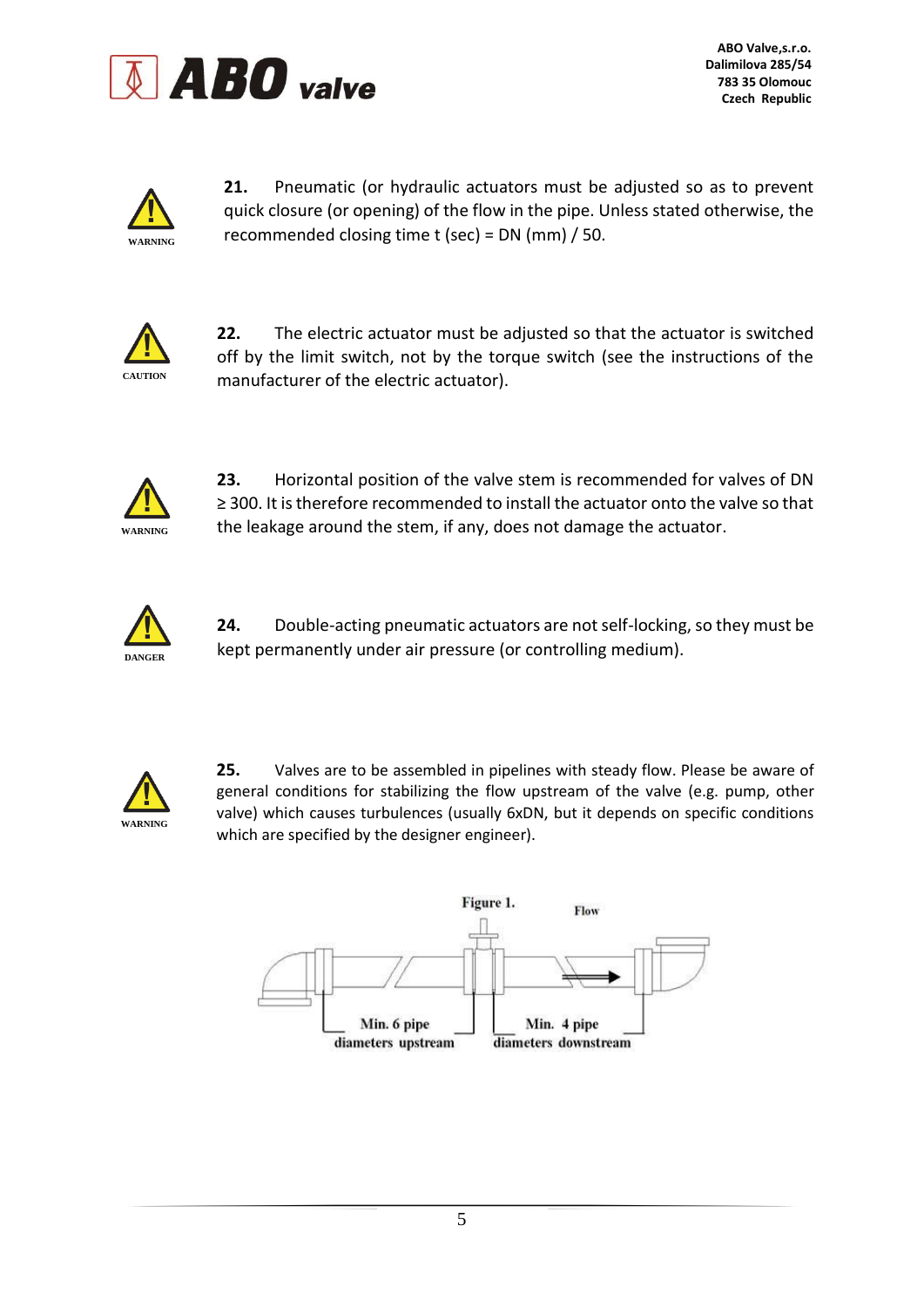

## **Other Information**

These regulations as well as other above-mentioned documents and further information – also in other languages - are available at [www.abovalve.com](http://www.abovalve.com/) or at the following address:

ABO valve, s.r.o. Dalimilova 285/54 783 35 Olomouc Czech Republic

Tel: 00420 585 223 955 Fax: 00420 585 223 984 abovalve@abovalve.com [www.abovalve.com](http://www.abovalve.com/)

Last revision: 27<sup>th</sup> September 2017